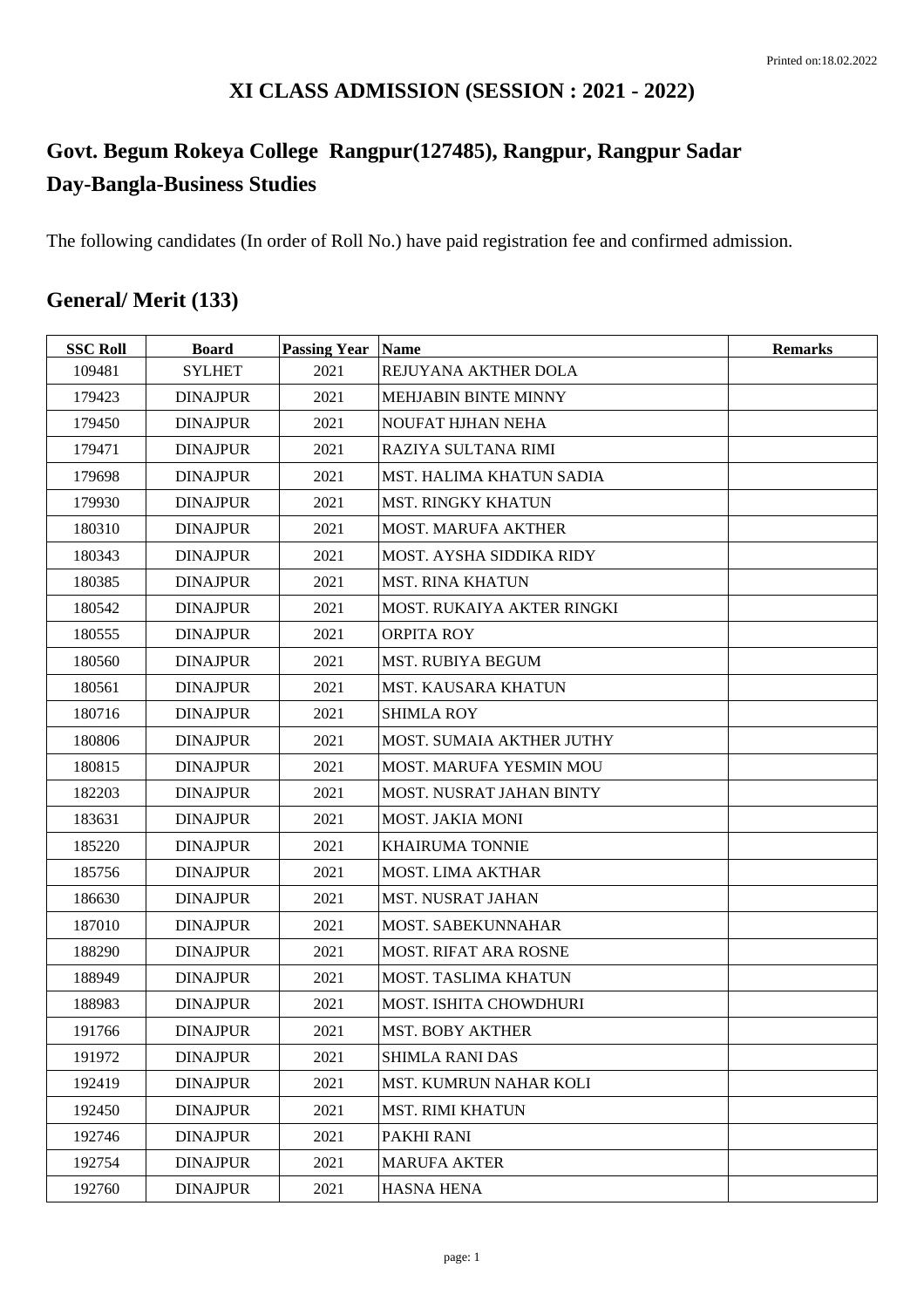#### General/ Merit

| <b>SSC Roll</b> | <b>Board</b>    | <b>Passing Year Name</b> |                                  | <b>Remarks</b> |
|-----------------|-----------------|--------------------------|----------------------------------|----------------|
| 192761          | <b>DINAJPUR</b> | 2021                     | <b>MOURIN AKTER</b>              |                |
| 192832          | <b>DINAJPUR</b> | 2021                     | MEFTAHUL JANNATI MIMU            |                |
| 193056          | <b>DINAJPUR</b> | 2021                     | <b>NUSRAT JAHAN</b>              |                |
| 193144          | <b>DINAJPUR</b> | 2021                     | <b>MOST. TASFIA OSMANI SIFAT</b> |                |
| 193160          | <b>DINAJPUR</b> | 2021                     | MOST. JANNATUL SHABHA KABBO      |                |
| 193166          | <b>DINAJPUR</b> | 2021                     | SURAIYA ESHRAT ANIKA             |                |
| 193553          | <b>DINAJPUR</b> | 2021                     | <b>MST. KHADIZA AKTHER</b>       |                |
| 193609          | <b>DINAJPUR</b> | 2021                     | <b>LIMA AKTER MEGHLA</b>         |                |
| 193616          | <b>DINAJPUR</b> | 2021                     | <b>NAFIA JUBAIDA</b>             |                |
| 195423          | <b>DINAJPUR</b> | 2020                     | <b>MOST. FERDOUSI AKTER</b>      |                |
| 196048          | <b>DINAJPUR</b> | 2020                     | <b>MST. MAHFUJA AKTER</b>        |                |
| 206000          | <b>DINAJPUR</b> | 2021                     | <b>MST. MOSLEMINA AKTER</b>      |                |
| 211883          | <b>DINAJPUR</b> | 2021                     | MOST. MOSTAKIMA AKTER            |                |
| 213524          | <b>DINAJPUR</b> | 2021                     | MOST. JESMIN AKTER JEMI          |                |
| 250073          | <b>DINAJPUR</b> | 2021                     | <b>MST. TISHA AKTER</b>          |                |
| 499407          | <b>DINAJPUR</b> | 2021                     | MOST. ANIKA JARIN LANCY          |                |
| 499557          | <b>DINAJPUR</b> | 2021                     | <b>MOST. ATIKA AKTER</b>         |                |
| 499861          | <b>DINAJPUR</b> | 2021                     | <b>MST. SHILA AKTER</b>          |                |
| 499865          | <b>DINAJPUR</b> | 2021                     | <b>MST. MUNTAHINA MIM</b>        |                |
| 499868          | <b>DINAJPUR</b> | 2021                     | <b>PRITY RANI</b>                |                |
| 499875          | <b>DINAJPUR</b> | 2021                     | MARJEYA AKTHER TAMANNA           |                |
| 499881          | <b>DINAJPUR</b> | 2021                     | ONAMIKA JAHAN URMI               |                |
| 500515          | <b>DINAJPUR</b> | 2021                     | PUJA RANI RAY PROVI              |                |
| 500516          | <b>DINAJPUR</b> | 2021                     | <b>DISHA RAY</b>                 |                |
| 500668          | <b>DINAJPUR</b> | 2021                     | <b>TAMANNA AKTER</b>             |                |
| 500795          | <b>DINAJPUR</b> | 2021                     | MOST. JAYNAB KHATUN ASHA MONI    |                |
| 500800          | <b>DINAJPUR</b> | 2021                     | <b>MOST. ASMA AKTHER</b>         |                |
| 500801          | <b>DINAJPUR</b> | 2021                     | MOST. JALIYA TASNIM JIM          |                |
| 500802          | <b>DINAJPUR</b> | 2021                     | <b>MOST. SHAJNINAHER AIREN</b>   |                |
| 500803          | <b>DINAJPUR</b> | 2021                     | <b>MOST. SHELA MONY</b>          |                |
| 501173          | <b>DINAJPUR</b> | 2021                     | <b>MOST. RAHOMOTI AKTER</b>      |                |
| 501664          | <b>DINAJPUR</b> | 2021                     | <b>JANNATUN NURIYA</b>           |                |
| 503430          | <b>DINAJPUR</b> | 2021                     | MST. KHADIJA AKTER RUPA          |                |
| 506923          | <b>DINAJPUR</b> | 2021                     | <b>SATABDI RANI</b>              |                |
| 511264          | <b>DINAJPUR</b> | 2021                     | MOST. SABIYA AKTHER SUMAIYA      |                |
| 511417          | <b>DINAJPUR</b> | 2021                     | MOST. AKHI MONI                  |                |
| 513351          | <b>DINAJPUR</b> | 2021                     | TASMINA AKTER SHAJONI            |                |
| 513581          | <b>DINAJPUR</b> | 2021                     | <b>NUSRAT JAHAN</b>              |                |
| 513774          | <b>DINAJPUR</b> | 2021                     | <b>MST. SANZIDA AKTER</b>        |                |
| 513785          | <b>DINAJPUR</b> | 2021                     | <b>FARIHA AKTER OISHEE</b>       |                |
| 513834          | <b>DINAJPUR</b> | 2021                     | <b>ESHFAT NAHAR EVA</b>          |                |
| 513930          | <b>DINAJPUR</b> | 2021                     | <b>MITU AKTER</b>                |                |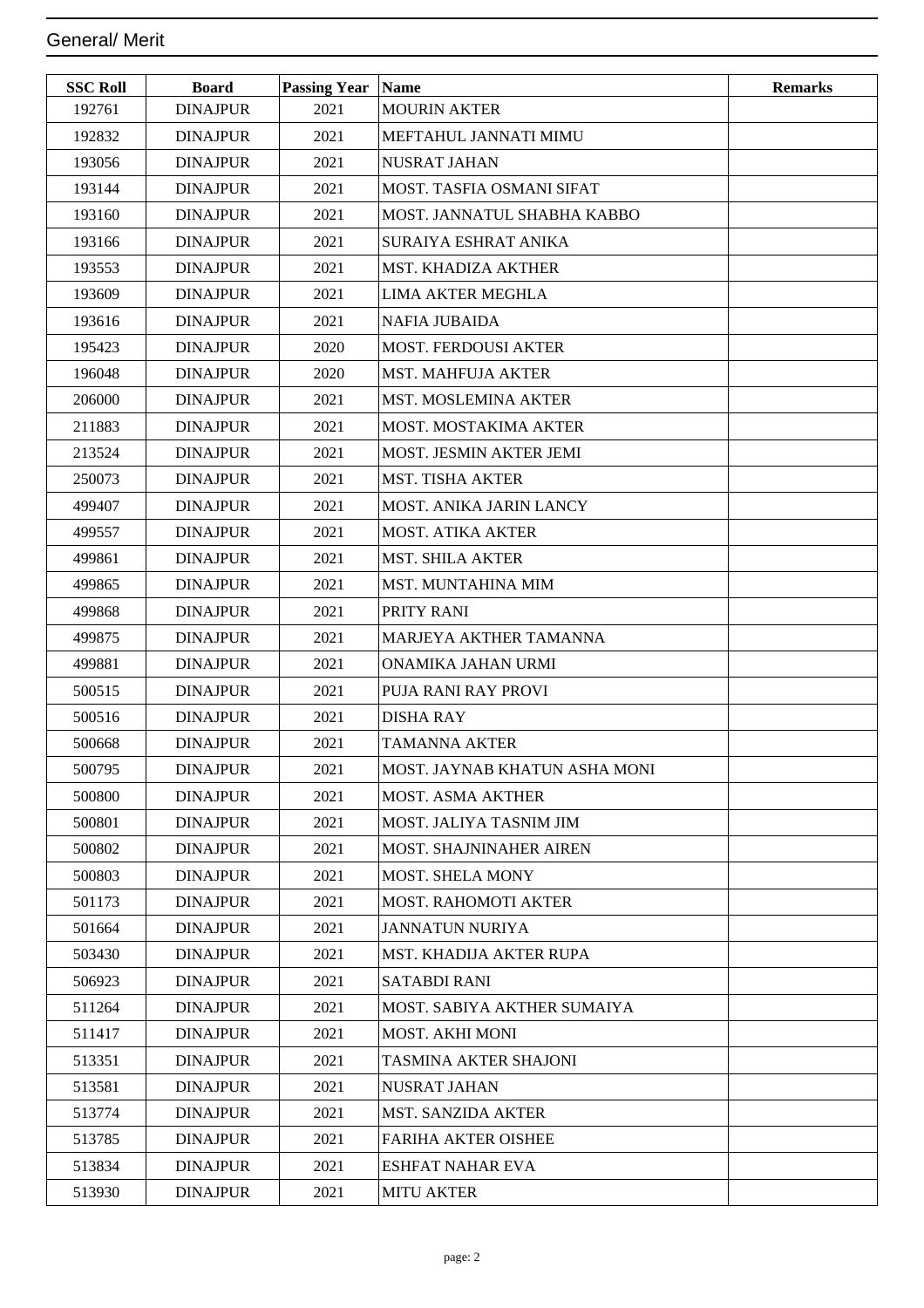#### General/ Merit

| <b>SSC Roll</b> | <b>Board</b>    | <b>Passing Year</b> | <b>Name</b>                       | <b>Remarks</b> |
|-----------------|-----------------|---------------------|-----------------------------------|----------------|
| 513933          | <b>DINAJPUR</b> | 2021                | <b>OISHI AKTER</b>                |                |
| 514124          | <b>DINAJPUR</b> | 2021                | <b>MOST. SHAILA AKTER</b>         |                |
| 514779          | <b>DINAJPUR</b> | 2021                | <b>SURAIYA AKTER SHARMEEN</b>     |                |
| 514808          | <b>DINAJPUR</b> | 2021                | <b>MOON TARIN</b>                 |                |
| 514819          | <b>DINAJPUR</b> | 2021                | MST. ORPITA ISLAM ORPI            |                |
| 515557          | <b>DINAJPUR</b> | 2020                | NIPA RANI SARKAR                  |                |
| 552685          | <b>DINAJPUR</b> | 2021                | <b>MOST. URMI AKTER</b>           |                |
| 582538          | <b>DINAJPUR</b> | 2021                | <b>ETY SEN</b>                    |                |
| 595640          | <b>DINAJPUR</b> | 2019                | <b>MST. MITHILA KHATUN</b>        |                |
| 621955          | <b>DHAKA</b>    | 2021                | ANONNA RANI MOHONTO               |                |
| 681524          | <b>DHAKA</b>    | 2021                | <b>MIM AKTER</b>                  |                |
| 709879          | <b>DINAJPUR</b> | 2021                | PARMITA SARKER PUJA               |                |
| 709942          | <b>DINAJPUR</b> | 2021                | MST. RAZUANA JAMAN ROSHNI         |                |
| 709944          | <b>DINAJPUR</b> | 2021                | <b>MST. RITU BORNA</b>            |                |
| 709989          | <b>DINAJPUR</b> | 2021                | <b>MOST. MIMI AKTER</b>           |                |
| 710211          | <b>DINAJPUR</b> | 2021                | <b>SURJI KARMAKAR</b>             |                |
| 710213          | <b>DINAJPUR</b> | 2021                | SUBRINA AKTHER DRISHTY            |                |
| 710214          | <b>DINAJPUR</b> | 2021                | <b>MST. LIMA BEGUM</b>            |                |
| 710218          | <b>DINAJPUR</b> | 2021                | <b>MST. MORIOM AKTER</b>          |                |
| 710220          | <b>DINAJPUR</b> | 2021                | <b>MST. ARIFA AKTER</b>           |                |
| 710221          | <b>DINAJPUR</b> | 2021                | <b>MST. NAZMIN BEGUM</b>          |                |
| 710270          | <b>DINAJPUR</b> | 2021                | ROMANA AKTER RIMA                 |                |
| 710317          | <b>DINAJPUR</b> | 2021                | <b>MOST. RIMU AKHTER</b>          |                |
| 710337          | <b>DINAJPUR</b> | 2021                | MST. MARIA ISLAM NUHA             |                |
| 710393          | <b>DINAJPUR</b> | 2021                | MOST. ANAMIKA HOSSAIN MITHILA     |                |
| 710419          | <b>DINAJPUR</b> | 2021                | <b>ISFAT ALAM ROZA</b>            |                |
| 710422          | <b>DINAJPUR</b> | 2021                | NURJAHAN BEGUM SHITU              |                |
| 710425          | <b>DINAJPUR</b> | 2021                | <b>FAHIMA AKTER BORSHA</b>        |                |
| 710470          | <b>DINAJPUR</b> | 2021                | <b>MARIA MAUA MITHILA</b>         |                |
| 710471          | <b>DINAJPUR</b> | 2021                | AFIFA AZIZ                        |                |
| 710476          | <b>DINAJPUR</b> | 2021                | MOST. JAKIA SULTANA JEBA          |                |
| 710479          | <b>DINAJPUR</b> | 2021                | <b>MOST. SAIKA AKTER SIA</b>      |                |
| 710480          | <b>DINAJPUR</b> | 2021                | NUSRAT JAHAN MOUMITA              |                |
| 710554          | <b>DINAJPUR</b> | 2021                | <b>JANNATI AKTER</b>              |                |
| 710555          | <b>DINAJPUR</b> | 2021                | URMI AKTER ATIKA                  |                |
| 710560          | <b>DINAJPUR</b> | 2021                | <b>MOST. SUBORNA JAHAN SUROVI</b> |                |
| 710577          | <b>DINAJPUR</b> | 2021                | <b>MOST. FATEMA NAJNIN</b>        |                |
| 713043          | <b>DINAJPUR</b> | 2021                | AKHI AKTAR ASHRAFA                |                |
| 721705          | <b>DHAKA</b>    | 2021                | <b>ONAMIKA AKTER</b>              |                |
| 752999          | <b>DINAJPUR</b> | 2021                | <b>MST. JANNATI AKTER</b>         |                |
| 753137          | <b>DINAJPUR</b> | 2021                | <b>MOST. FATEMA AKTER</b>         |                |
| 753168          | <b>DINAJPUR</b> | 2021                | MST. LAMIA ISLAM                  |                |